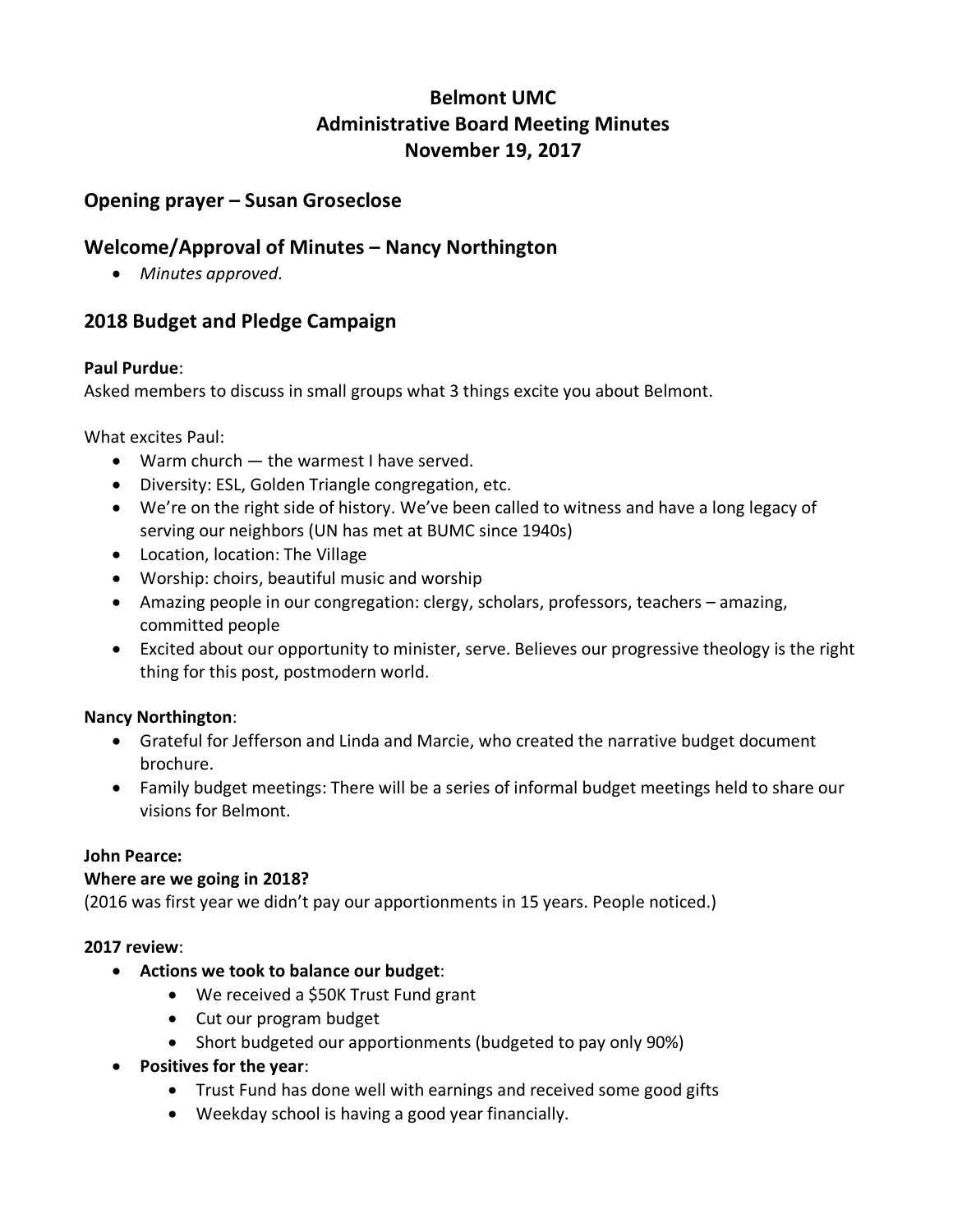#### • **Struggles**:

- We did an analysis of our budget (2012-18) to look at expense trends. During this period, our staff budget increased \$130K, properties increased \$40K, and our apportionments increased \$25K. Total expenses increased by over \$200K during this period, but pledges increased only \$50K.
- To balance our budget in 2018, we will need to:
	- Absorb normal increases in staff pay and other items of 2-3%;
	- Make up the \$50K from the Trust Fund in 2017
	- Raise \$55K more next year to pay 100% of our apportionments, versus the 90% we budgeted in 2017. Our share is based on local church spending. While the conference budget went up only 3%, total spending of the other 600 conference churches went down, so our share is bigger. This means that our apportionments will become our single largest expense, surpassing our loan debt service.
- We will need to raise an additional \$160K in our Operating Fund to break even next year. We want to make this up in pledges, but realistically we will also need to reduce expenses.
- To reduce expenses, we will:
	- Ask Ministry Council to reduce their budget by \$15K ;
	- Spend less on maintenance (Properties);
	- Implement tighter controls on spending;
	- Evaluate our expenses. For example, why are we paying SunTrust \$4-5K in fees when they are holding all of our money?
	- Reduce staff parish budget by about \$62K next year, which means we will probably need to reduce staff next year.

# **Finance Committee Update – John Pearce**

## **Operating Fund**:

- As of Oct. 31, pledges and loose offering are \$50K behind. But in comparison to previous year (2016), we are ahead. At the same time last year, we were \$130K behind.
- We are on track with our expenses.
- We already have \$250K pledged and lots of cards were turned in this morning.

#### **Action needed**:

- **Debt service** (Term debt related to community center built 10 years ago:
	- To date, this has been our largest single expense (220K per year). We refinanced 5 years ago at a rate of 3.4% fixed. SunTrust made us an offer of 5.17% fixed and tried to sell us on an interest rate swap of 4.7% which would then be sold on the market (and make money for ST). They also offered a floating loan rate, which would have to go up 6%. They would also add a 1% origination fee to the loan.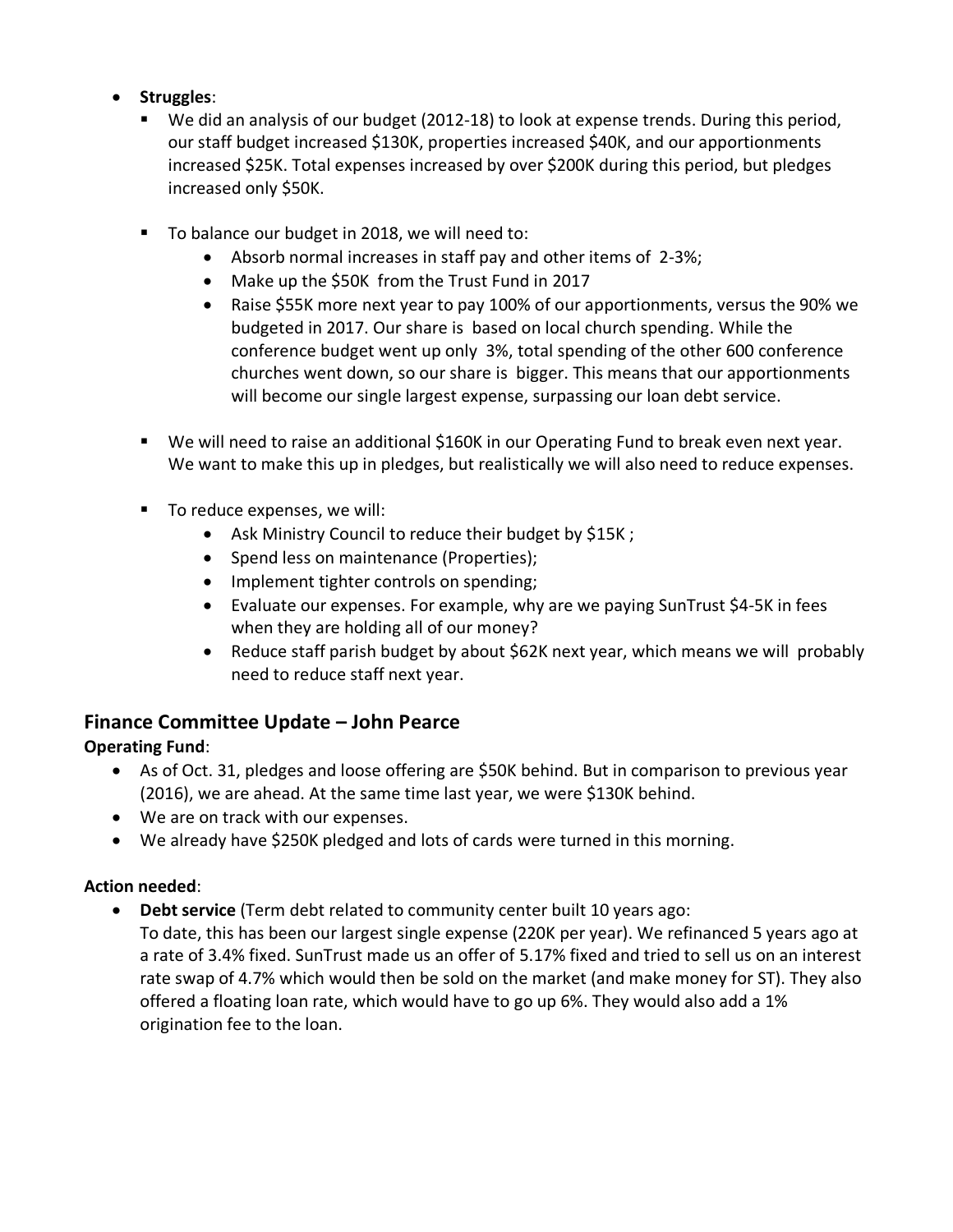- Wilson Bank and Trust in Lebanon offered us a 20-year term, \$2.6 million loan with a fixed rate for 5 years @ 3.95% fixed (paid 3.4% 5 years ago at ST). After 5 years, the rate would adjust to prime rate (now about 4.5%). But we aren't looking beyond 5 years. Closing cost would be capped at \$4500. Going with them over ST will save us \$90K over term.
- Loan from Wilson Bank and Trust has been approved, but they need a resolution from the Administrative Board to approve the loan.
	- o *Board approved the resolution that authorized John Pearce and Rick Keuler to sign up to \$2.6 Million loan with Wilson Bank and Trust.*
- Traditionally we have had charge conference in fall (Dec this year), then had another in January to set clergy salaries. This year, we will combine both and have a single charge conference in January.

# **Belmont UMC Emergency Plan Update & Funding Request – Mike Kessen**

- Task force started working on plan in the summer to look at what kinds of things we need to do to prepare for emergencies like fire, tornado, etc.
- Team involved representatives from across the church to look at what we would do in various situations.
- Created a 18-page document, which was presented to the Exec committee. They asked for some revisions, which have been made. The plan was to then send out the updated document.
- However, we began thinking about what we'd do if something happened like a fire on a Sunday morning. What would we do? What kinds of things do we need to implement to be prepared?
	- Need to develop an updated Emergency Management Policy document, which would provide a framework for response for specific types of incidents
	- Invited Sgt. Michelle Jones to conduct a facility review
	- **Identified these implementation actions/components:**
		- **Awareness and personal responsibility preparation and training**
		- **First responders team**: We need to create a designated group of people ready to act on Sunday morning should something happen.
		- **Update/upgrade/expand systems:** alarm system, intercom, video-monitoring system. Currently, there is no method of logging people in the building to know who is here.
		- **Improve and/or strengthen doors, locks and lighting**: For example, between the community center and main (back) entrance.
		- **Staffed entry and log in/out system for all who enter the building**

## • **Request to Ad board**:

- Endorse basic policy and next steps to implement plan
- Support request, in collaboration with Properties Committee, to Trust Fund for necessary facility and technology upgrades. Request may be as much as \$250K total, but we hope much less would need to be spent. Implementation would also happen over a several year period.
	- o *Board gave its approval for committee to continue working on a plan, investigating costs, etc.*